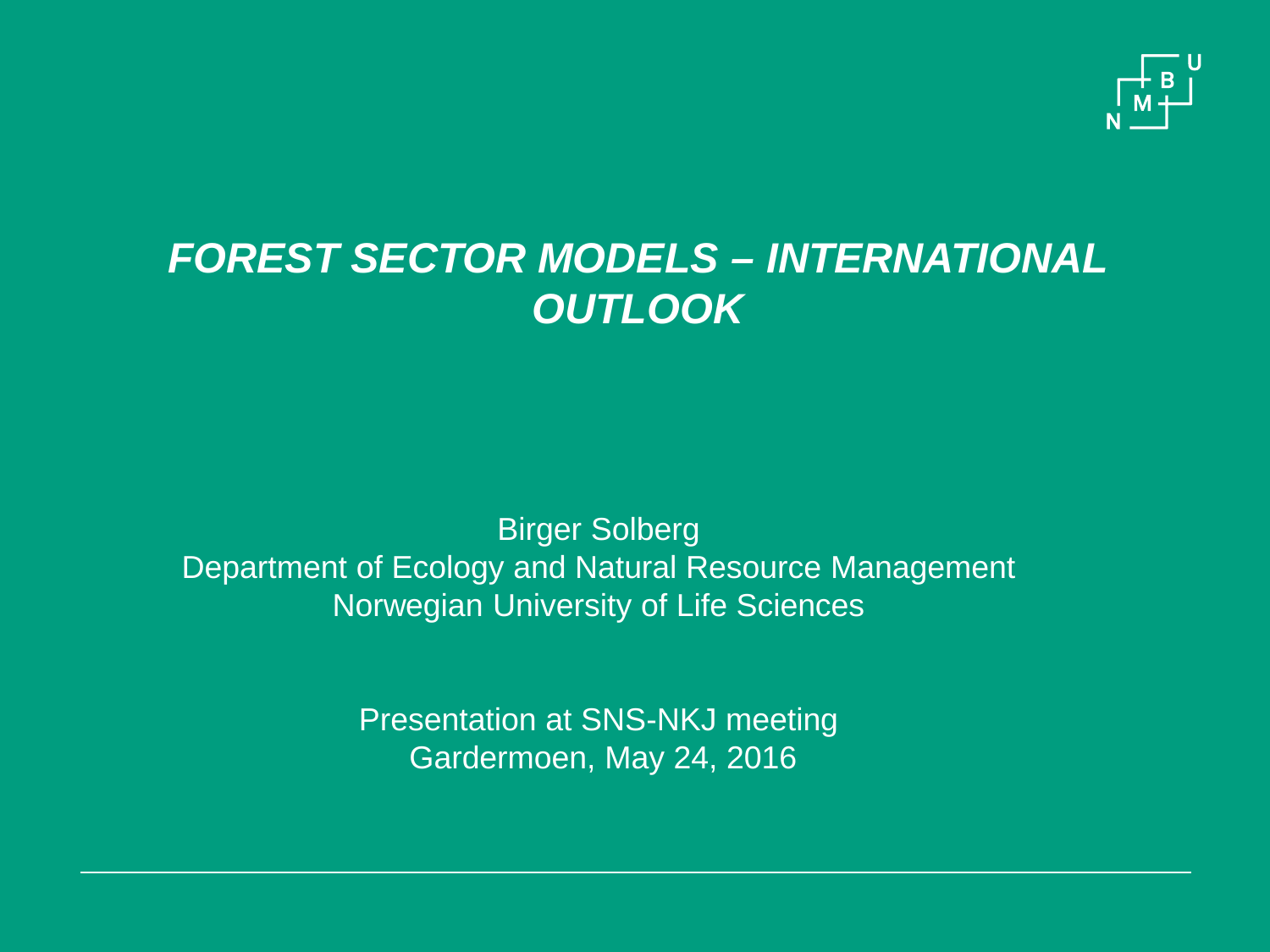Three questions:



I. What do we mean by a Forest Sector Model (FSM)?

II. How has FSMs developed historically and internationally?

III. Where are we now regarding FSMs?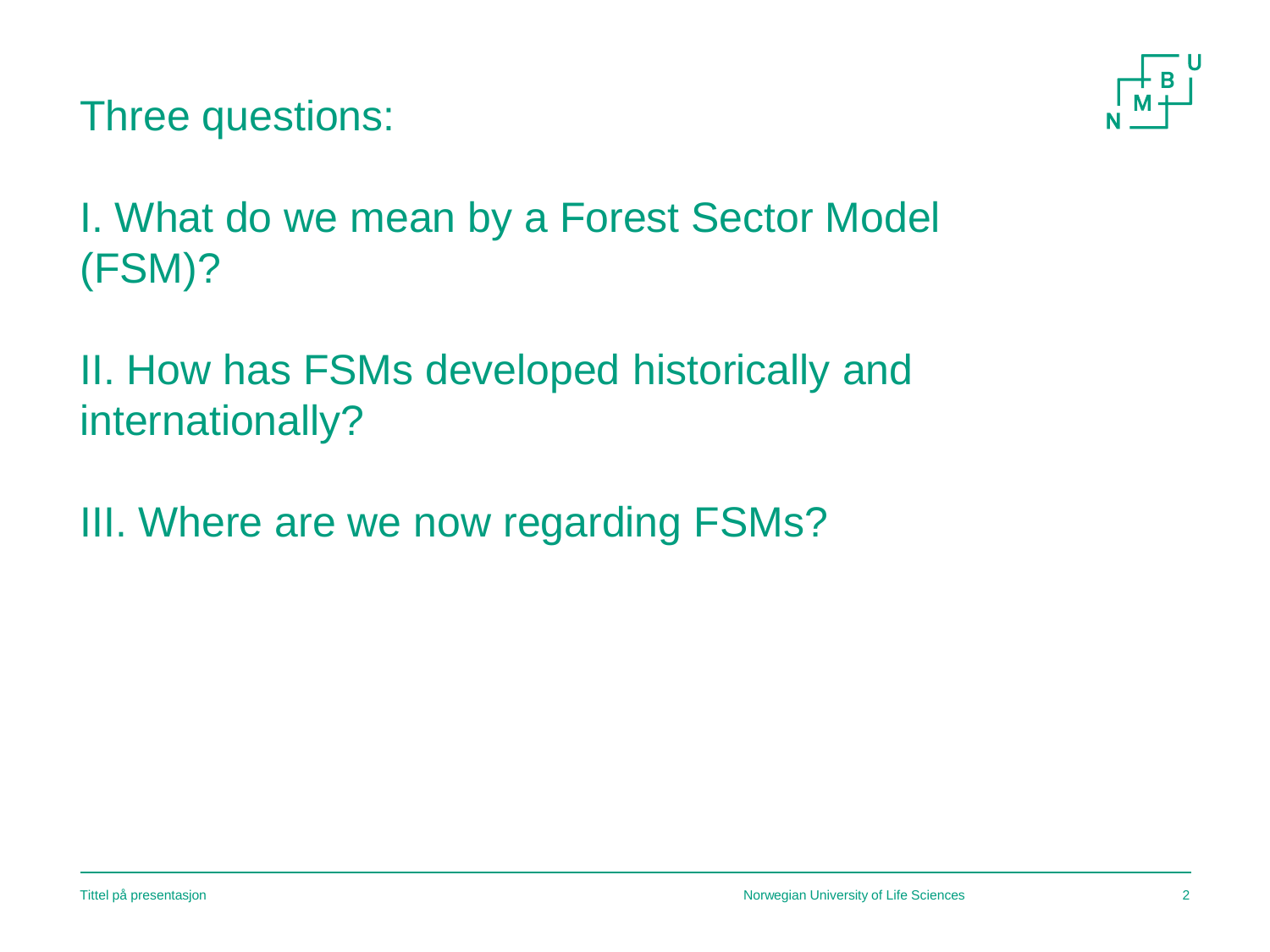# I. What do we mean by a Forest Sector Model (FSM)?



A forest sector model is **NOT** :

- Forestry simulation or optimisation model
- Short- or long term forest supply model
- **Forest management simulation or optimisation model**

#### **BUT**

 $\Box$  A FSM is a model (numerical or strictly analytical) which takes into account both forestry and forest industries and main interactions between these two sectors.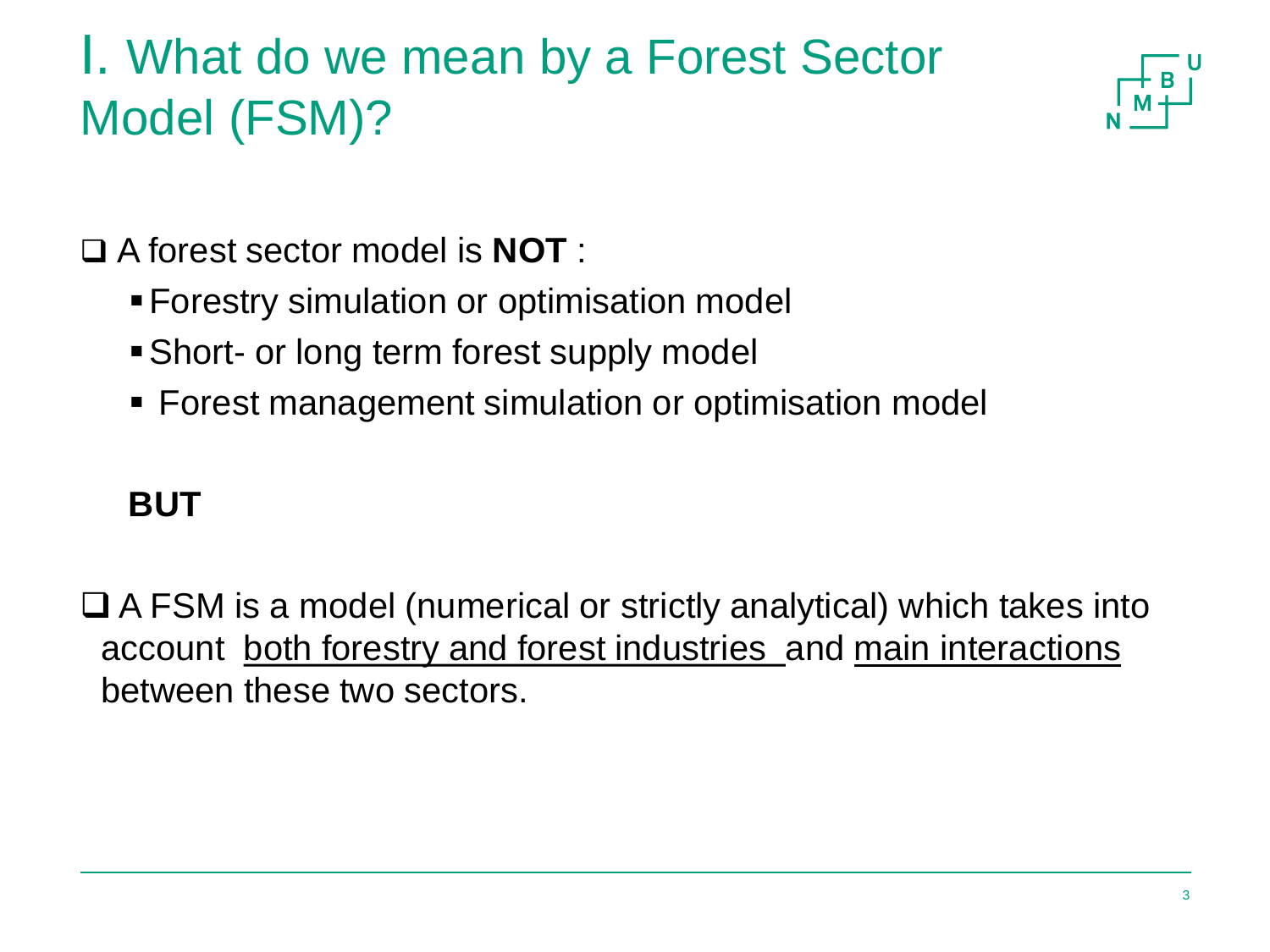The FSMs can be classified in at least 2 ways:

#### 1. Pure simulation models, or

2. Models which **secure market clearance** – i.e. that **demand equals supply** for each of the product, periods (years) and regions considered (including trade). Here **2 sub-types** exists:

a. *«Recursive dynamic models».* Just securing market clearance for each period at the time – no optimisation for all periods seen together (*imperfect foresight* is assumed) b. *«Dynamic Optimized Models» -* i.e. in addition to the above assumptions of market clearance per year in a., it is assumed that the allocation of resources for the **whole** planning/modelled horizon is optimal according to the assumed objective function (i.e. *perfect foresight* is assumed).

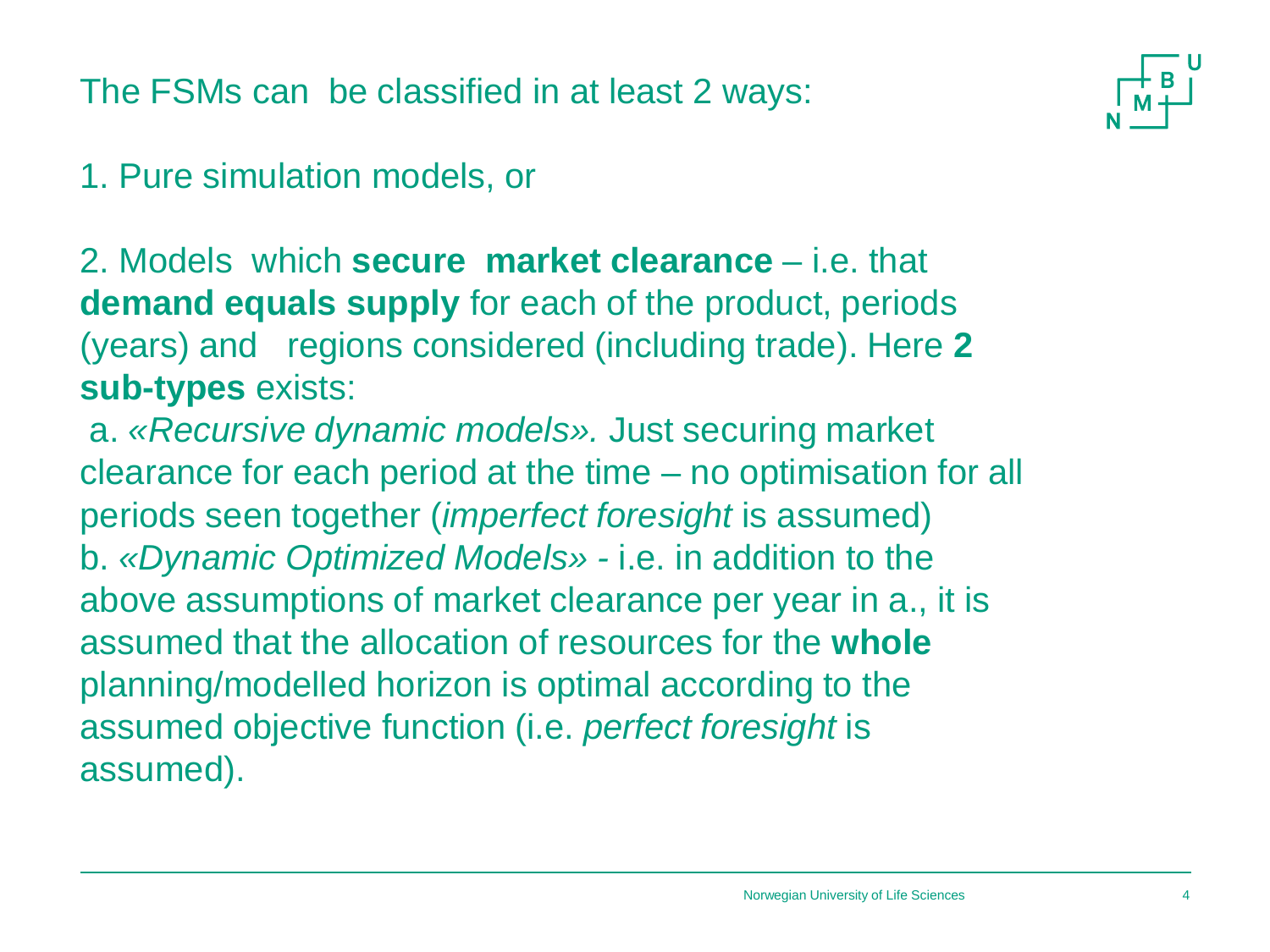### II. How has FSMs developed – some important stages



| <b>Time period</b> | <b>US</b> - region                                                                                                                                                                                        | <b>Europe</b>                                                                                                                                                                                                                                                                                                                                |
|--------------------|-----------------------------------------------------------------------------------------------------------------------------------------------------------------------------------------------------------|----------------------------------------------------------------------------------------------------------------------------------------------------------------------------------------------------------------------------------------------------------------------------------------------------------------------------------------------|
| 1963 - 1973        | New econometric methods introduced in the forest<br>$\bullet$<br>sector (McKillop 1967).<br>But shown to be inadequate for policy analyses<br>$\bullet$<br>(Adams 1974, Robinson 1974),                   | 1972: Limit to Growth (Meadows,<br>Meadows and Randers 1972) got high<br>attention                                                                                                                                                                                                                                                           |
| 1973-1986          | Haynes (1975) – using programming methods to<br>$\bullet$<br>compute spatial equilibria within the US softwood<br>market<br>The Timber assessment market model TAMM<br>$\bullet$<br>(Adams & Haynes 1980) | About 1973: Prof. Jørgensen (Norway)<br>saw possibilitiese in the DYNAMO<br>simulation approach for the forest<br>sector – contact with J. Randers.<br>Similar thinking in Finland (Prof.<br>Seppälä).<br>Established the Nodic SOS model<br>(Skog and Samfunn). Randers,<br>Lønnstedt, Kuuluvainen, and<br>Høsteland (Randers et al. (1978) |
| 1987               | IIASA-GTM model (Kallio, Adams & Binkley 1987)                                                                                                                                                            | IIASA-GTM model (Kallio, Adams &<br>Binkley 1987)<br>IIASA project (1982?-1987)                                                                                                                                                                                                                                                              |
| 1996               | The FASOM model - Forest and Agriculture Optimisation<br>Model (Adams et al. 1996) for the US                                                                                                             |                                                                                                                                                                                                                                                                                                                                              |
| 2010               |                                                                                                                                                                                                           | Including risks (Kalio 2010)<br>5                                                                                                                                                                                                                                                                                                            |
| 2011               |                                                                                                                                                                                                           | Impact of varying degrees of agent<br>information (Sjølie et al. 2011)                                                                                                                                                                                                                                                                       |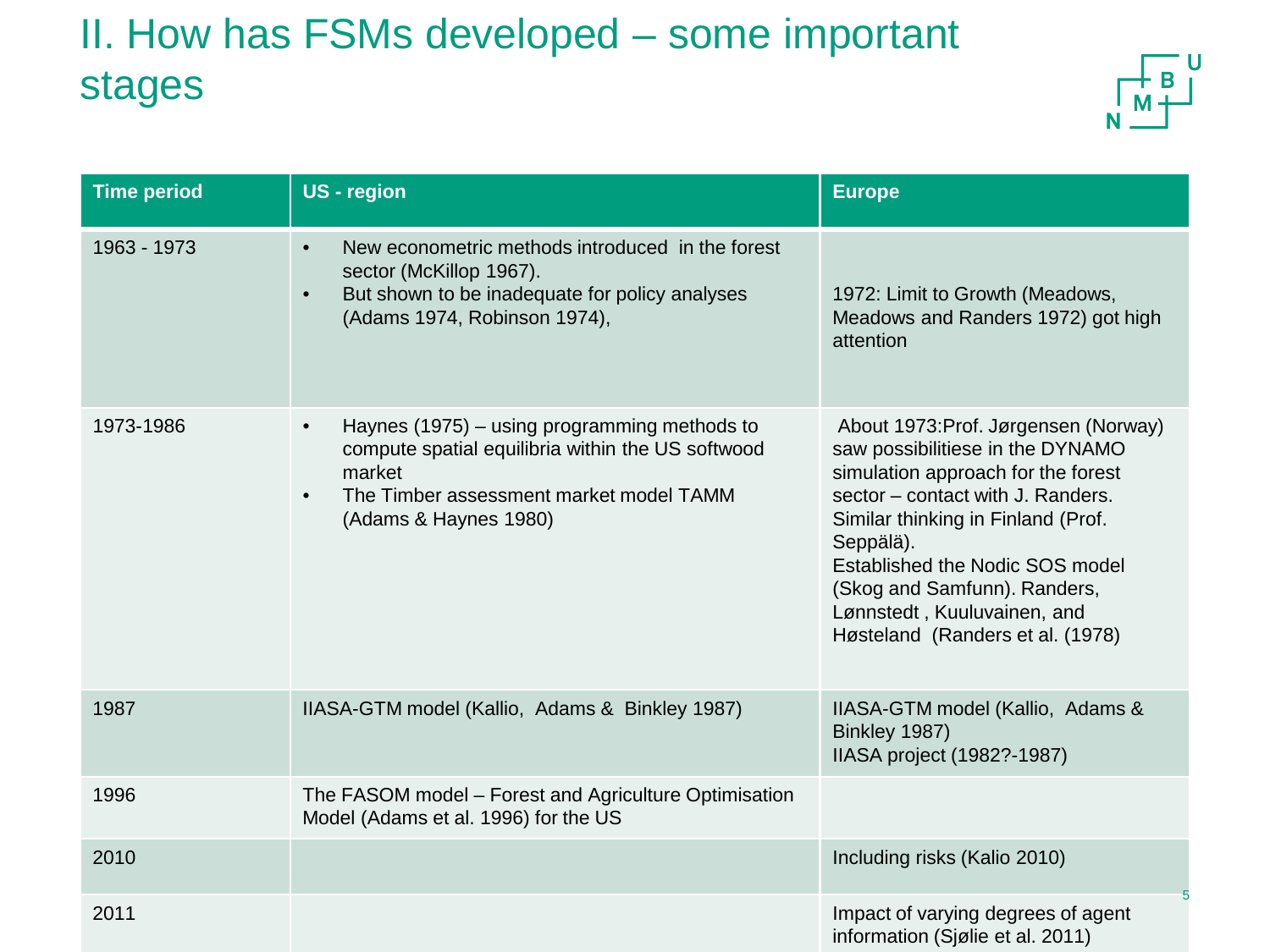

6

### III. Where are we now regarding FSMs? a. **Global FSM models** (all are recursive dynamic models)

| <b>Name of model</b>                           | <b>Strong points (relative to the</b><br>other two models)                                                                                                     | <b>Weak points (relative to the</b><br>other two models)                                                                                                                                                                          |
|------------------------------------------------|----------------------------------------------------------------------------------------------------------------------------------------------------------------|-----------------------------------------------------------------------------------------------------------------------------------------------------------------------------------------------------------------------------------|
| <b>GFPM (Global Forest Products)</b><br>Model) | Software easily<br>$\bullet$<br>available                                                                                                                      | No bilateral trade<br>$\bullet$<br>No technology vintages<br>$\bullet$<br>Rather rough on forestry<br>$\bullet$<br>(only one assortment)                                                                                          |
| Globium (IIASA)                                | Agriculture land use and<br>management is included<br>Some Forest managements<br>$\bullet$<br>can be included                                                  | Rather sensible to<br>$\bullet$<br>agriculture productivity<br>assumptions.<br>No forest product bilateral<br>$\bullet$<br>trade.<br>No forest production<br>technology vintages<br>Software not easily<br>$\bullet$<br>available |
| <b>EFI-GTM</b>                                 | Bilateral trade is included<br>$\bullet$<br>3 technology vintages<br>$\bullet$<br>included for forest industry<br>products<br>Detailed production cost<br>data | Rather rough on forestry<br>$\bullet$<br>(two assortments but no<br>forest management<br>options)                                                                                                                                 |